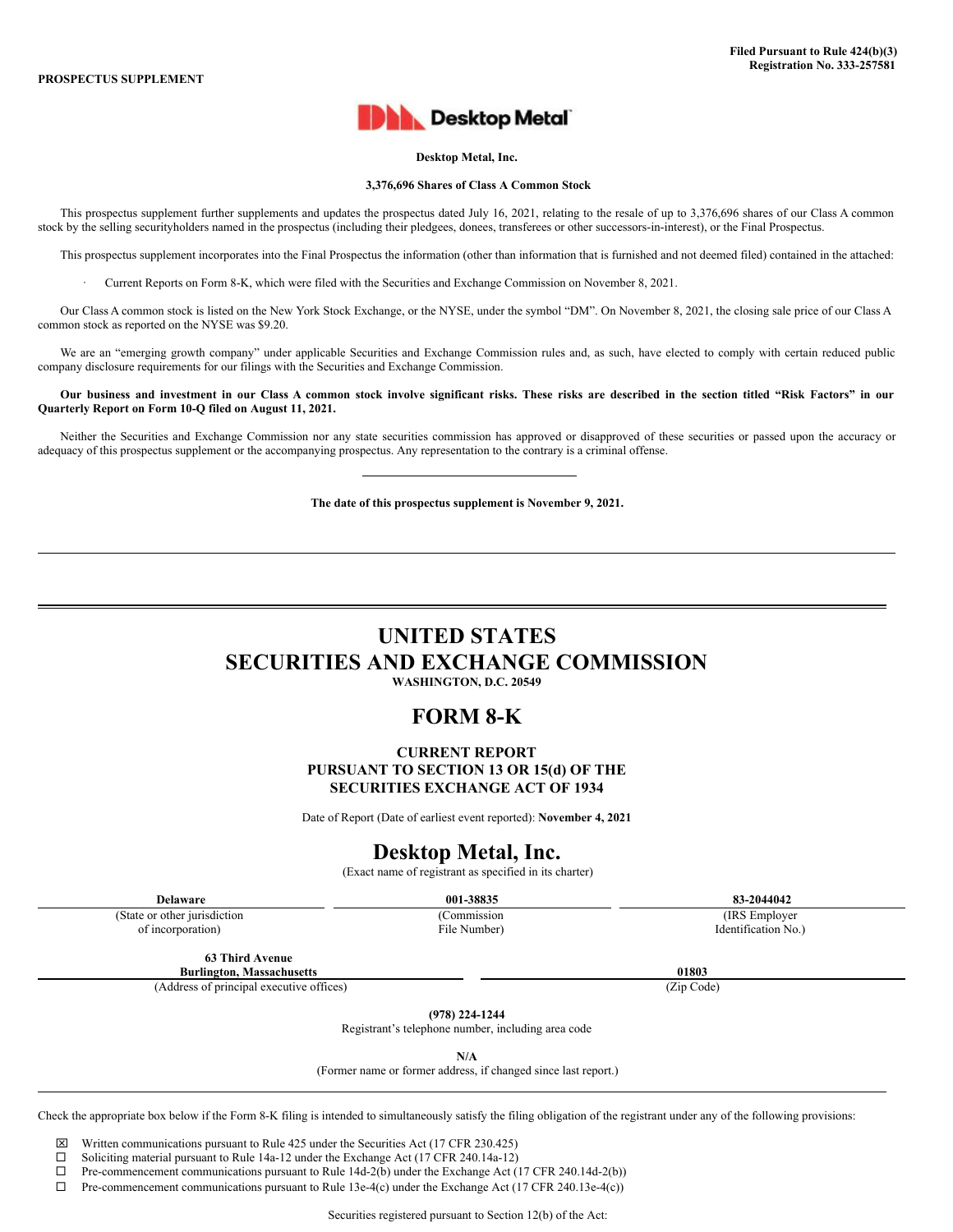|                                                    |                          | Name of each exchange on which |
|----------------------------------------------------|--------------------------|--------------------------------|
| Title of each class                                | <b>Trading Symbol(s)</b> | registered                     |
| Class A common stock, par value \$0.0001 per share | DM                       | New York Stock Exchange        |

Indicate by check mark whether the registrant is an emerging growth company as defined in Rule 405 of the Securities Act of 1933 (§230.405 of this chapter) or Rule 12b-2 of the Securities Exchange Act of 1934 (§240.12b-2 of this chapter).

### Emerging growth company  $[**X**]$

If an emerging growth company, indicate by check mark if the registrant has elected not to use the extended transition period for complying with any new or revised financial accounting standards provided pursuant to Section 13(a) of the Exchange Act.  $\Box$ 

### **Item 8.01. Other Events.**

On November 4, 2021, the Audit Committee of the Board of Directors of Desktop Metal, Inc. (the "Company") engaged a third party to conduct an independent internal investigation as a result of a whistleblower complaint relating to, among other matters, manufacturing and product compliance practices and procedures with respect to a subset of its photopolymer equipment and materials at its EnvisionTec US LLC facility in Dearborn, Michigan. While the investigation remains on-going, the Company has taken initial actions, including implementing changes in the management of and procedures associated with manufacturing the applicable products. Based on the investigation to date, the Company does not believe the matters involved will have a material impact on the Company, its financial statements or its business.

### **Additional Information and Where to Find It**

This communication relates to a proposed business combination transaction between Desktop Metal and ExOne. In connection with the proposed transaction, Desktop Metal filed a registration statement on Form S-4 with the Securities and Exchange Commission (the "SEC"), includes a proxy statement of ExOne and a prospectus with respect to shares of Desktop Metal's common stock to be issued in the proposed transaction (the "proxy statement/prospectus"). INVESTORS AND SECURITY HOLDERS OF DESKTOP METAL AND EXONE ARE URGED TO READ THE REGISTRATION STATEMENT AND ANY OTHER RELEVANT DOCUMENTS THAT ARE OR WILL BE FILED WITH THE SEC, INCLUDING THE PROXY STATEMENT/PROSPECTUS, AS WELL AS ANY AMENDMENTS OR SUPPLEMENTS TO THESE DOCUMENTS WHEN THEY BECOME AVAILABLE, BECAUSE THEY CONTAIN OR WILL CONTAIN IMPORTANT INFORMATION ABOUT THE PROPOSED TRANSACTION AND RELATED MATTERS. Beginning on October 12, 2021, ExOne mailed the proxy statement/prospectus to its stockholders in connection with meeting to be held to request approval of the proposed transaction. Investors and security holders will be able to obtain the documents free of charge at the SEC's website, www.sec.gov, from Desktop Metal at its website, ir.desktopmetal.com, or from ExOne at its website, investor.exone.com.

### **No Offer or Solicitation**

This communication is not intended to and shall not constitute an offer to buy or sell or the solicitation of an offer to buy or sell any securities, or a solicitation of any vote or approval, nor shall there be any sale of securities in any jurisdiction in which such offer, solicitation or sale would be unlawful prior to registration or qualification under the securities laws of any such jurisdiction. No offer of securities shall be made except by means of a prospectus meeting the requirements of Section 10 of the Securities Act of 1933, as amended.

### **Participants in the Solicitation**

Desktop Metal, ExOne and their respective directors and executive officers may be deemed to be participants in the solicitation of proxies in respect of the proposed transaction. Information concerning Desktop Metal's participants is set forth in the proxy statement, filed June 17, 2021, for Desktop Metal's 2021 annual meeting of stockholders as filed with the SEC on Schedule 14A and on certain of its Current Reports on Form 8-K. Information concerning ExOne's participants is set forth in the proxy statement, filed April 1, 2021, for ExOne's 2021 annual meeting of stockholders as filed with the SEC on Schedule 14A and on certain of its Current Reports on Form 8-K. Additional information regarding the interests of such participants in the solicitation of proxies, including direct and indirect interests, in respect of the proposed transaction is included in the registration statement and proxy statement/prospectus and other relevant materials filed with the SEC.

### **SIGNATURES**

Pursuant to the requirements of the Securities Exchange Act of 1934, the registrant has duly caused this report to be signed on its behalf by the undersigned hereunto duly authorized.

## **Desktop Metal, Inc.**

Date: November 8, 2021 By: /s/ Ric Fulop

Name: Ric Fulop Title: Chief Executive Officer

# **UNITED STATES SECURITIES AND EXCHANGE COMMISSION WASHINGTON, D.C. 20549**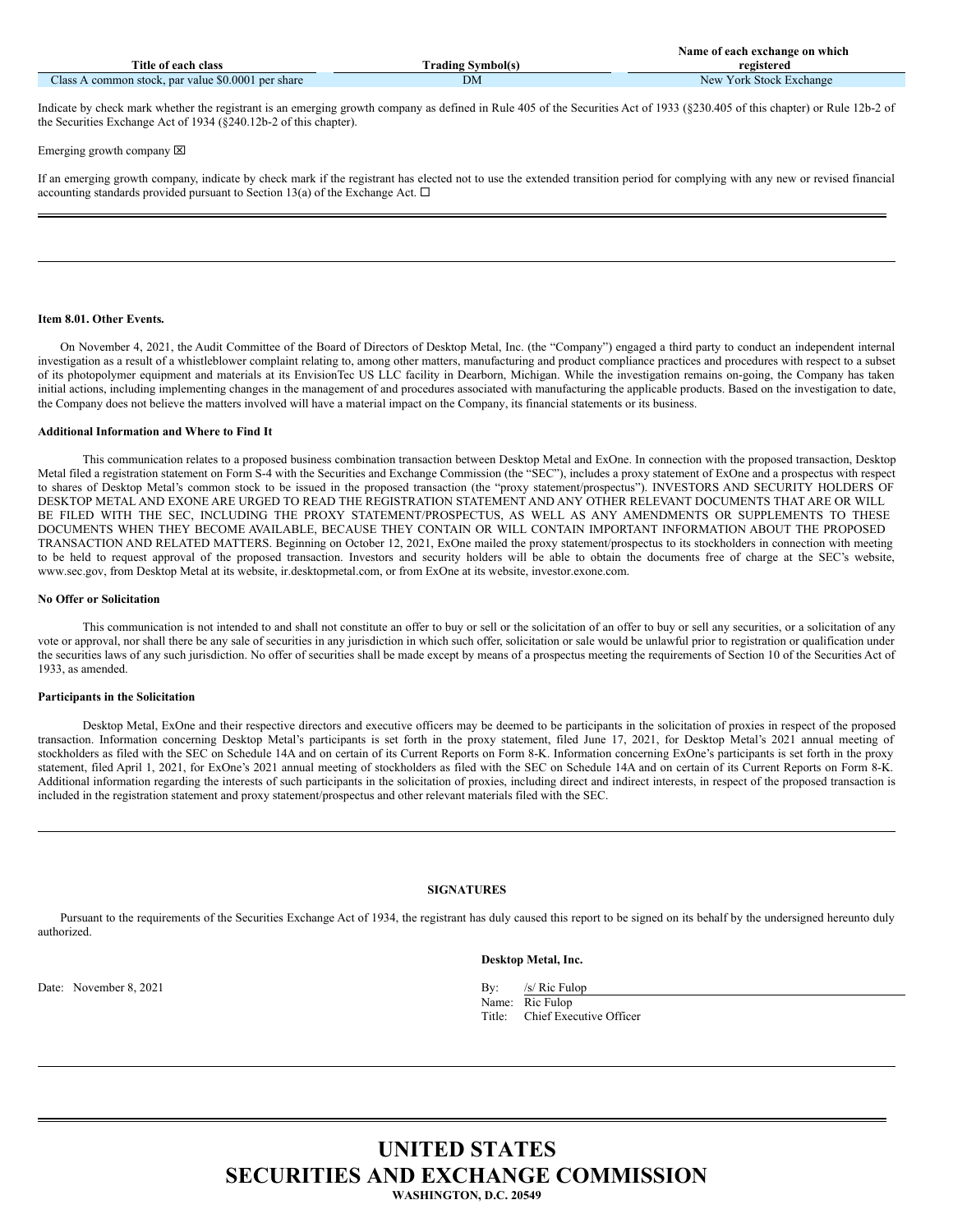# **FORM 8-K**

### **CURRENT REPORT PURSUANT TO SECTION 13 OR 15(d) OF THE SECURITIES EXCHANGE ACT OF 1934**

Date of Report (Date of earliest event reported): **November 5, 2021**

# **Desktop Metal, Inc.**

(Exact name of registrant as specified in its charter)

**Delaware 001-38835 83-2044042**

(State or other jurisdiction of incorporation)

(Commission File Number)

**63 Third Avenue**

(Address of principal executive offices) (Zip Code)

**(978) 224-1244**

Registrant's telephone number, including area code

**N/A**

(Former name or former address, if changed since last report.)

Check the appropriate box below if the Form 8-K filing is intended to simultaneously satisfy the filing obligation of the registrant under any of the following provisions:

 $\boxtimes$  Written communications pursuant to Rule 425 under the Securities Act (17 CFR 230.425)

□ Soliciting material pursuant to Rule 14a-12 under the Exchange Act (17 CFR 240.14a-12)<br>□ Pre-commencement communications pursuant to Rule 14d-2(b) under the Exchange Act (

 $\Box$  Pre-commencement communications pursuant to Rule 14d-2(b) under the Exchange Act (17 CFR 240.14d-2(b))  $\Box$  Pre-commencement communications pursuant to Rule 13e-4(c) under the Exchange Act (17 CFR 240.13e-4(c)) Pre-commencement communications pursuant to Rule 13e-4(c) under the Exchange Act (17 CFR 240.13e-4(c))

Securities registered pursuant to Section 12(b) of the Act:

| Title of each class                                  | Vrading Symbol(s) | Name of each exchange on which registered |
|------------------------------------------------------|-------------------|-------------------------------------------|
| common stock, par value \$0,0001 per share<br>Aass . | DΜ                | York Stock Exchange<br>New                |

Indicate by check mark whether the registrant is an emerging growth company as defined in Rule 405 of the Securities Act of 1933 (§230.405 of this chapter) or Rule 12b-2 of the Securities Exchange Act of 1934 (§240.12b-2 of this chapter).

Emerging growth company  $[2]$ 

If an emerging growth company, indicate by check mark if the registrant has elected not to use the extended transition period for complying with any new or revised financial accounting standards provided pursuant to Section 13(a) of the Exchange Act.  $\Box$ 

#### Item 5.02. Departure of Directors or Certain Officers; Election of Directors; Appointment of Certain Officers; Compensatory Arrangements of Certain Officers.

#### *Resignation of Director*

On November 5, 2021, Ali El Siblani notified Desktop Metal, Inc. (together with its subsidiaries, the "Company") of his intent to resign as a member of the Company's Board of Directors and as an employee of the Company in his role as Chief Executive Officer of EnvisionTec US LLC. The decision of Mr. Siblani was not the result of any disagreement relating to the Company's operations, policies or practices.

#### **Additional Information and Where to Find It**

This communication relates to a proposed business combination transaction between Desktop Metal and ExOne. In connection with the proposed transaction, Desktop Metal filed a registration statement on Form S-4 with the Securities and Exchange Commission (the "SEC"), includes a proxy statement of ExOne and a prospectus with respect to shares of Desktop Metal's common stock to be issued in the proposed transaction (the "proxy statement/prospectus"). INVESTORS AND SECURITY HOLDERS OF DESKTOP METAL AND EXONE ARE URGED TO READ THE REGISTRATION STATEMENT AND ANY OTHER RELEVANT DOCUMENTS THAT ARE OR WILL BE FILED WITH THE SEC, INCLUDING THE PROXY STATEMENT/PROSPECTUS, AS WELL AS ANY AMENDMENTS OR SUPPLEMENTS TO THESE DOCUMENTS WHEN THEY BECOME AVAILABLE, BECAUSE THEY CONTAIN OR WILL CONTAIN IMPORTANT INFORMATION ABOUT THE PROPOSED TRANSACTION AND RELATED MATTERS. Beginning on October 12, 2021, ExOne mailed the proxy statement/prospectus to its stockholders in connection with meeting to be held to request approval of the proposed transaction. Investors and security holders will be able to obtain the documents free of charge at the SEC's website, www.sec.gov, from Desktop Metal at its website, ir.desktopmetal.com, or from ExOne at its website, investor.exone.com.

#### **No Offer or Solicitation**

This communication is not intended to and shall not constitute an offer to buy or sell or the solicitation of an offer to buy or sell any securities, or a solicitation of any vote or approval, nor shall there be any sale of securities in any jurisdiction in which such offer, solicitation or sale would be unlawful prior to registration or qualification under the securities laws of any such jurisdiction. No offer of securities shall be made except by means of a prospectus meeting the requirements of Section 10 of the Securities Act of 1933, as amended.

### **Participants in the Solicitation**

Desktop Metal, ExOne and their respective directors and executive officers may be deemed to be participants in the solicitation of proxies in respect of the proposed

(IRS Employer Identification No.)

**Burlington, Massachusetts 01803**